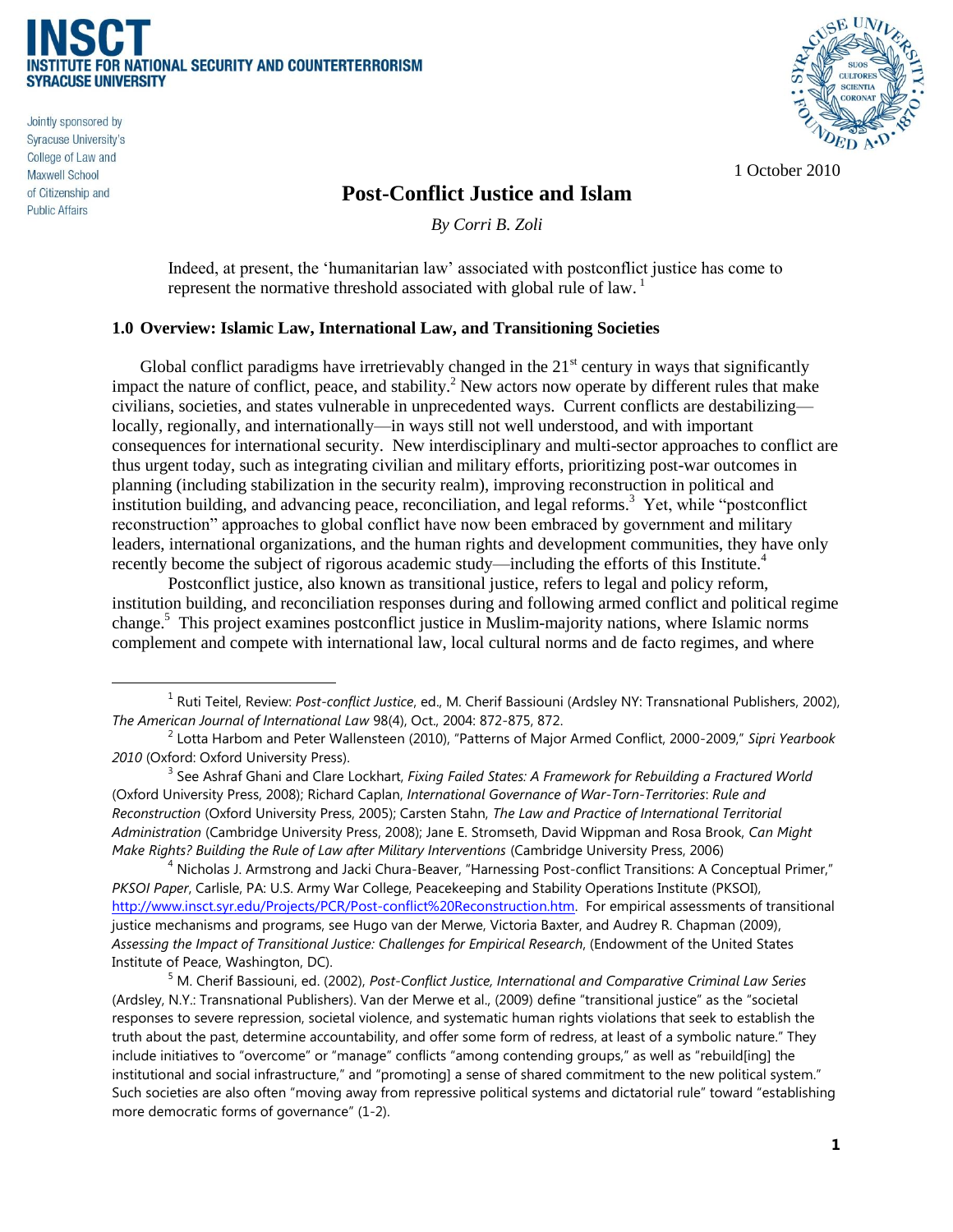## **I NATIONAL SECURITY AND COUNTERTERRORISM SYRACUSE UNIVERSITY**

 $\overline{a}$ 



Jointly sponsored gaps and vacuums in legal authority have occurred. Globally, international humanitarian law and human Syracuse University Fights law offer the fundamental norms and guidelines for designing and implementing policies that College of Law and address past atrocities and ensure fundamental standards of accountability and equity before the law. The **Maxwell School** law plays an often underappreciated role in postconflict reconstruction efforts to help challenged societies of Citizenship and transition to functional states. Law can provide a sound basis for security and government and it may **Public Affairs** ensure transparent and equitable processes for remedying grievances and past injustices.

> Developing postconflict justice norms in international humanitarian and human rights law are particularly urgent in Muslim communities for several reasons. Many of the world's present international conflicts and areas of civil unrest are in Muslim majority countries (more than half of the International Committee of the Red Cross's (ICRC) current operations are carried out for conflict victims in the Muslim world—whether prisoners, displaced persons, families of detainees, or other persons requiring aid).<sup>6</sup> Humanitarian, human rights, and postconflict law are critical instruments for identifying uniform standards for governments and parties to the conflict, for settling disputes, and for undertaking reconstruction efforts. Moreover, Islamic law – and its emphasis on justice – is a cornerstone of Muslim identity and, thus, offers a powerful platform and opportunity for innovating postconflict justice approaches, particularly in areas of the world where they are most needed.

> The purpose of this project—and its first scholar-practitioner workshop in Washington, DC—is to bring a diverse body of participants together to identify, through engaged discussion, postconflict justice approaches best suited for Islamic legal contexts, Muslim-majority conflict, and postconflict states. In Afghanistan and Iraq the need for such work has been well demonstrated, particularly by practitioners, given the complexities of invasion, occupation, constitutional, and rule of law challenges.<sup>7</sup> In Afghanistan in particular, accountability for past crimes has been a key demand of the conflict's many victims, and the failure of any comprehensive justice process for past or present violations is a key factor fueling the existing insurgency. Whether in Afghanistan, Iraq, Sudan, Lebanon, or Somalia, the challenges to dealing with mass political violence and human rights abuse in a Muslim context remains a dilemma that must be addressed to promote stability in areas where respect for *Shari'a* is the *sine qua non* of local legitimacy.

> A focus on Islamic approaches to postconflict justice is an unexplored subset of the larger discussion and analysis that has focused on the role of Islam in the legal, social, and political fabrics of Muslim majority states in the Middle East, East Africa, and Central Asia. In those societies, controversies persist over the substance and interpretation of *Shari'a,* its legal status, scope and territory of authority, its tension with international legal norms and obligations, the increasing centralized control of *Shari'a* by the state, and the fraught status of diverse communities. Those communities that disavow dominant interpretations of *Shari'a*, find themselves excluded from a government's "moral community," or are bound to a religious legal system under which they have no role as participants.<sup>8</sup> Such issues may become barriers to transitioning from conflict-ridden states to stable regimes and societies. Moreover, analysts have begun to link problems of Islamic legal pluralism or the use of *shari'a* norms as political rather than religious measures to heightened political and social factionalism and even broad-based violence and extremism.

> What has yet to be addressed, however, is what Islamic legal principles may offer to aid transitional justice approaches in conflict or postconflict settings, particularly for communities with either

<sup>&</sup>lt;sup>6</sup> International Committee of the Red Cross (ICRC), *Debate on humanitarian law, policy and action: protection of victims of armed conflict under Islamic law and international humanitarian law* (29 Jun 2006), <http://www.icrc.org/web/eng/siteeng0.nsf/htmlall/islamic-law-ihl-feature-010606?opendocument>

 $^7$  Mashood A., Baderin (2009) '9/11, The US-Led War on Iraq and the Future of Collective Security Law: With an Insight from Islamic Law.' In: Morgan, M J, (ed.), *The Impact of 9/11: The Day that Changed Everything?* Palgrave Macmillan. See programmatic work at the International Human Rights Law Institute (IHRLI) at DePaul University College of Law

 $^8$  See Christopher Ford, "Siyar-ization and its Discontents: International Law and Islam's Constitutional Crisis," *International Law and Islamic Law*, ed., Mashood Baderin (Aldershot: Ashgate, 2008): 19-54;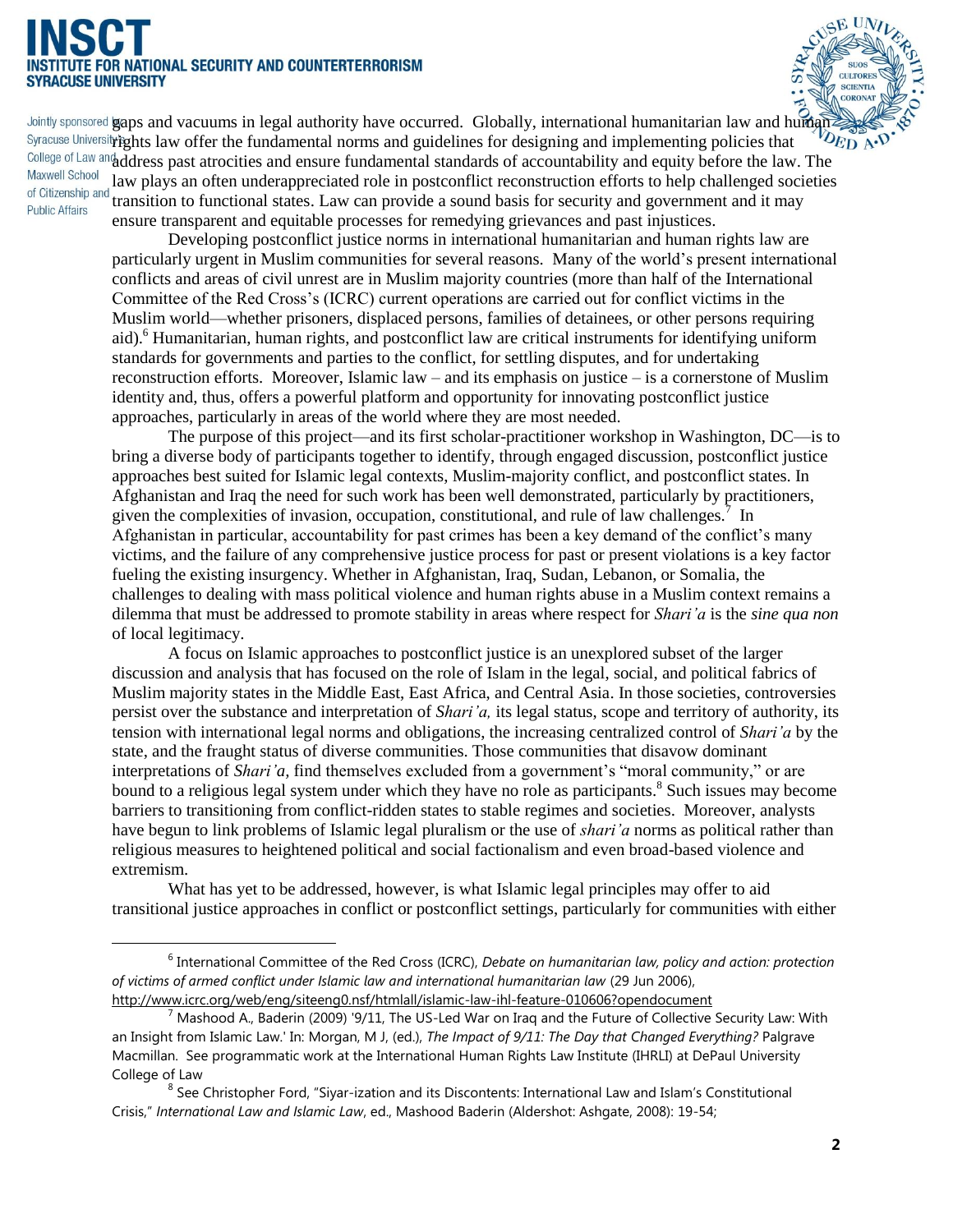## **ITIONAL SECURITY AND COUNTERTERRORISM ACUSE UNIVERSITY**



Jointly sponsored **strong or longstanding Islamic norms in their legal systems -- especially for governments facing** Syracuse University hitertwined legal, security, and political challenges. Critical ancillary questions include how to College of Law and ncorporate bottom-up approaches to transitional justice that have cultural, historical, and political **Maxwell School** relevance to local populations, with top down approaches focused on imported legal and procedural of Citizenship and norms that lack local ‗context.' Likewise, if human rights law in particular is moving towards uniform

 $\overline{a}$ 

standards, are these standards compatible with Islamic law? Addressing these questions in this project will involve working through several analytical issues:

- Developing an integrated approach to postconflict justice measures, such as special tribunals or truth commissions
- Comparing those mechanisms to other PCR solutions, including better integration of civil-military relations and political power-sharing mechanisms
- Articulating why the law, including Islamic law, is pivotal to states transitioning from war to peace and understanding the situation-specific interdependence of transnational justice programs, domestic legal reform, and security infrastructure
- Moving beyond anecdotal literature toward empirical models for evaluating postconflict legal reform efforts by identifying the core questions to ask and the factors affecting outcomes, as recent work has done at the United States Institute for Peace (USIP) Rule of Law Center<sup>9</sup>
- Redressing the gap in research contemplating the challenges for diverse Muslim communities and governments attempting to conduct postconflict justice reform within an Islamic legal framework
- Overall, the approach will be to identify key gaps in postconflict societies that are a legacy of past violence and abuse, identify and explain how Islamic justice principles would suggest filling these gaps, compare these approaches with the current "toolkit" of transitional justice and governance mechanisms and, based on this comparison, propose new methods and approaches that synthesize Islamic legal norms and current practice.

#### **2.0 Program Priorities for the Scholar-Practitioner Workshop (Fall 2010, Washington, DC)**

*2.1 Defining Topics:* The research team will bring together scholars and practitioners on the issue of *Postconflict Justice in Islam* for a day-long workshop in Washington, DC in the fall 2010. Several problems for discussion include:

- 1. Defining postconflict justice for Islamic legal contexts: contributions from Islamic jurisprudence
- 2. Opportunities in postconflict justice and transition: the special role of law in Islam
- 3. Integrating legal reform with security sector infrastructure in Muslim majority conflict and postconflict settings
- 4. Balancing domestic and international legal obligations: *Shari'a* in domestic, regional, and international legal contexts.

2.2 Orienting Questions: We identify several common questions consistently raised by practitioners in the process of developing transitional justice programs on the ground and by researchers undertaking scholarly and evaluative inquiry of these regions and programs. We have tried to prioritize questions that

 $9$  See the Margarita S. Studemeister Digital Collections in International Conflict Management at USIP < [http://www.usip.org/library/truth.html>](http://www.usip.org/library/truth.html) and the Transitional Justice Data Base Project at the University of Wisconsin-Madison < [http://sites.google.com/site/transitionaljusticedatabase/home>](http://sites.google.com/site/transitionaljusticedatabase/home). Hugo van der Merwe, Victoria Baxter, and Audrey R. Chapman, *Assessing, The Impact of Transitional Justice: Challenges for Empirical Research* (USIP Press Books, 2009). Debate over "transitional" or "post-conflict" justice terminology hinges on the concern that "transitional" presumes a progressive teleology, the assumption that "countries moving away from a problematic past will necessarily make the transition toward democracy and stability, when in fact few actually do so" (van der Merwe et al., 2009: 2). Also see Thomas Carothers (2002), "The End of the Transition Paradigm," *Journal of Democracy* 13(1): 5-21.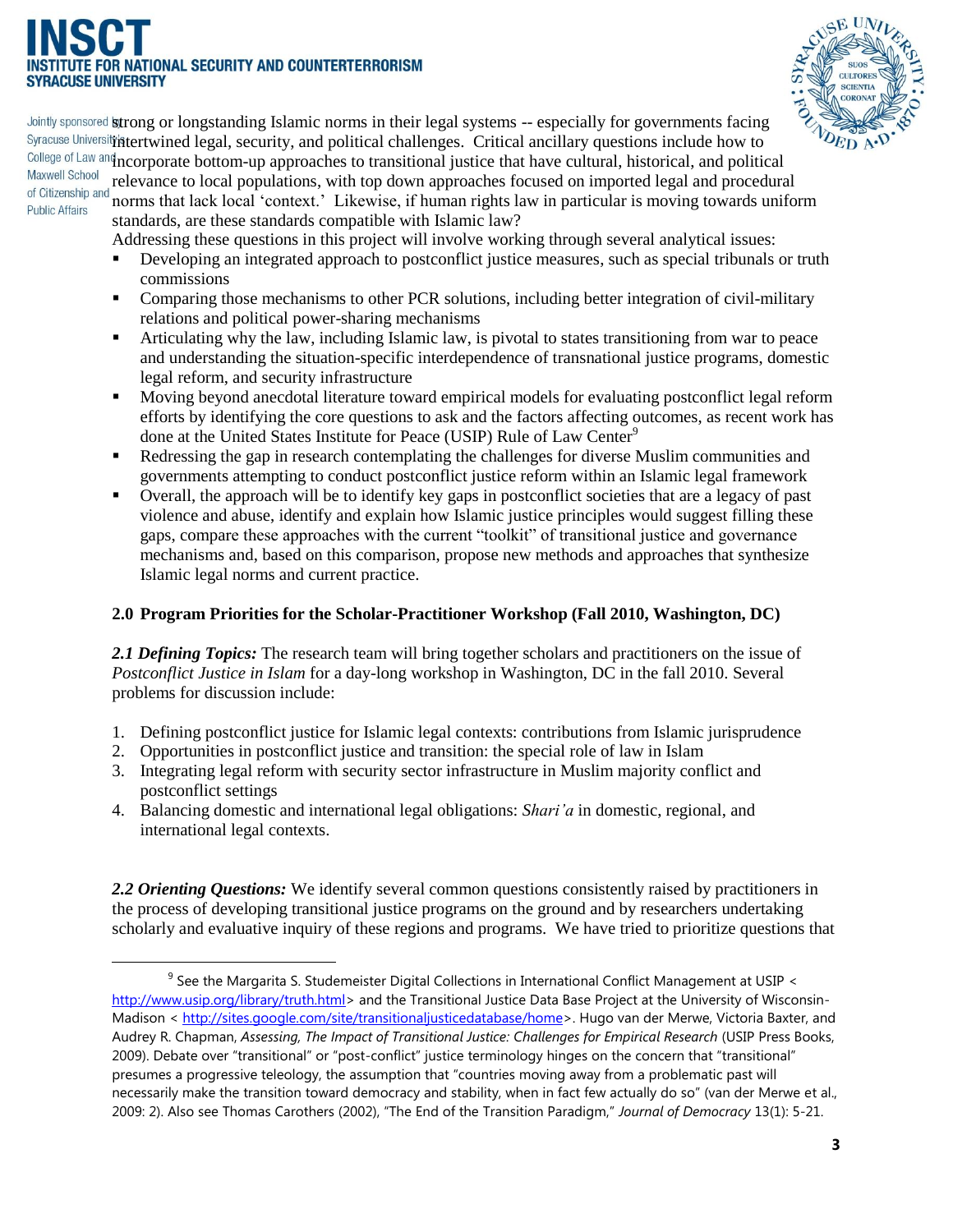# NATIONAL SECURITY AND COUNTERTERRORISM



go to the core of expert and stakeholder concerns, represent abiding issues, apply to multiple locations, and shape a baseline set of approaches relevant for creative and critical discussion.

### Maxwell School **Public Affairs**

- Maxwell School<br>of Citizenship and 1. Are the standard tools of the postconflict justice "toolkit," such as the truth commission or vetting<br>Public Affaire mechanisms, Islamic? Is the postconflict transition rubric suitable to Muslim communities and Islamic norms?
	- How do local applications of *Shari'a* law bear on postconflict justice uses of evidence, testimony, truth-telling, amnesty, and victimhood?
	- $\triangleright$  What does justice mean under Islamic law? Is it compatible with international notions of justice?
	- $\triangleright$  Are there particular legal complexities in postconflict Muslim states, and are their available best practices or lessons learned for dealing with these?
	- 2. In the absence of government mechanisms for resolving disputes, do local practices and existing cultural frameworks, including Islamic norms, provide usable methods and models?
		- $\triangleright$  Is it possible to develop local control over dispute and justice mechanisms without ceding more power and influence to local rivals or warlordism?
		- $\triangleright$  Numerous recent examples, especially in Afghanistan, show that widely-recognized international human rights norms play almost no role in guiding government decision-making and policy processes particularly in the critical postconflict arena of setting up effective governance systems, whether choosing accountable cabinet members to institutionalizing a functional judiciary. Is humanitarian law an alternative? Is Islamic law of war principles more suitable for rebuilding Muslim-majority postconflict states?
		- $\triangleright$  How do the presence/absence, legacy, and variation/fragmentation of older or religious-based institutions of justice or tribal/customary legal principles challenge the implementation of Islamic legal norms to address humanitarian law violations?
	- 3. Do transitional justice initiatives depend upon political will in the Muslim world? Where do individuals in a Muslim community go to register their grievances in Islamic legal terms? Are political authorities responsive or accountable to these venues?
		- $\triangleright$  Where are the special inquiries within Islamic legal institutions investigating Muslim on Muslim violence, such as in Darfur, Sudan?
		- $\triangleright$  Is there public support in Muslim societies for enforcing international norms, including IHL and postconflict tribunals?
		- $\triangleright$  Are Muslim states and organizations willing to enforce Islamic norms and rules?
		- $\triangleright$  Are there strategies and means for promoting compliance that have worked? Does the impetus for compliance need to come from Muslim sources (not the international community)?
		- > Tensions in integrating Islamic and international norms, tribal justice procedures with established legal systems?
	- 4. Do Islamic legal principles recognize or imply a tradeoff between peace and justice in the context of postconflict reconciliation? How do rights of individuals compare with rights of communities in addressing questions of redress? What obligations do states and governments have in Islamic societies to address the needs of both?
		- $\triangleright$  Does this initiative help to contemplate culturally-inflected approaches in implementing the rule of law more generally? Does it suggest methods for factoring in culture and religion in political and government institution building, legal and security sector reform?